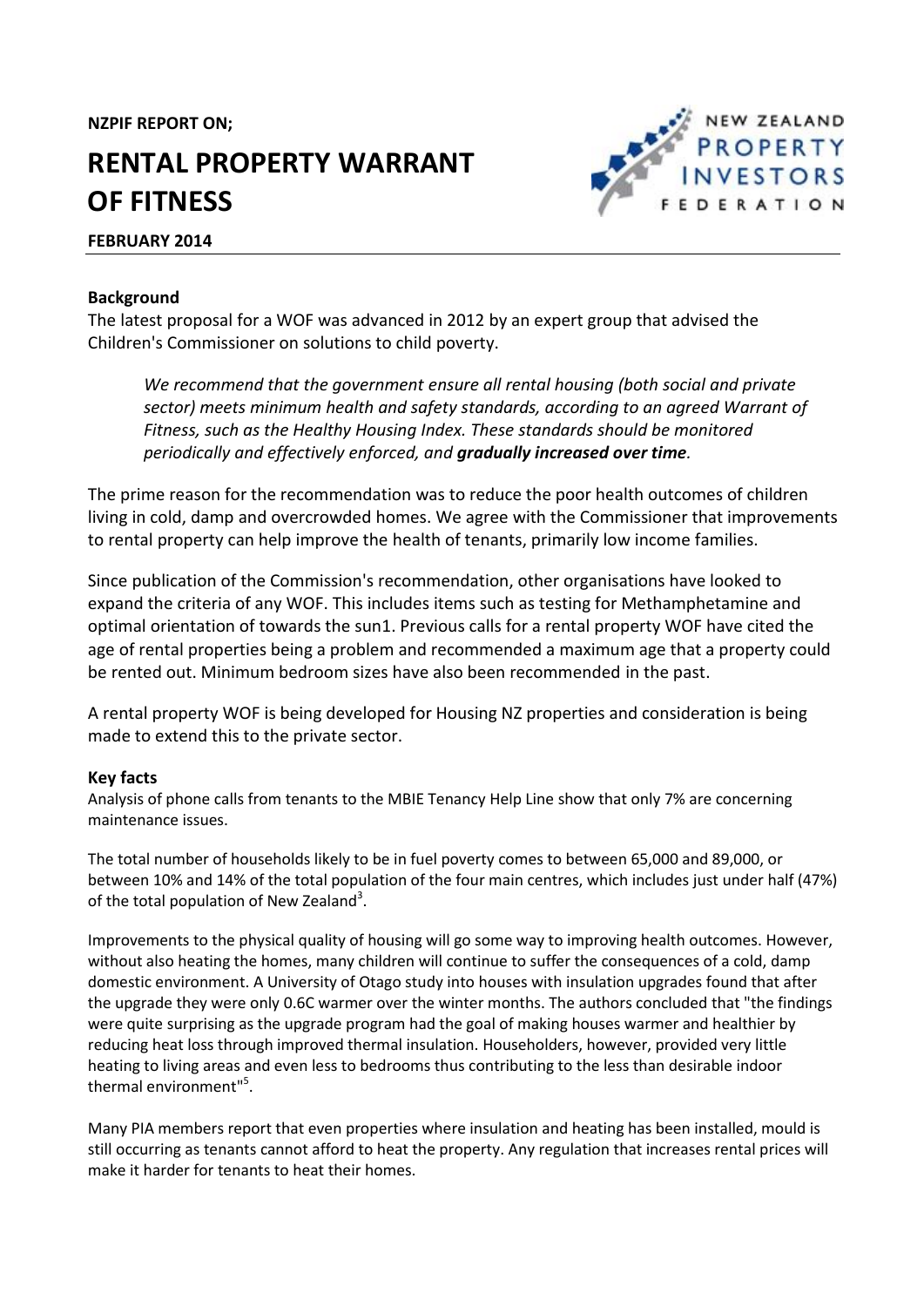A WOF regime would impose extra and regular costs on all rental properties, with owners forced to pass these costs onto tenants through increased rents. A NZPIF study for the December 2013 quarter shows that it is \$138pw cheaper to rent than to own the average NZ property. There is room for rental prices to rise.

A cost-benefit analysis led by Reserve Bank chairman Dr Arthur Grimes found the country gained almost \$5, largely in reduced health costs, for every \$1 spent on the (warm up NZ) subsidy - a net benefit of almost \$1 billion. But the study also found that the health benefits averaged \$854 a year for households with community services cards, but only \$336 a year for other households.

New insulation and smart heating costs are not tax deductible for rental properties.

Government schemes providing grants for Insulation and heating have become unviable through increased costs making it cheaper to buy and pay for non-approved installers to install the insulation. Grants are now restricted to Community Card holders with health problems.

Many tenants do not know methods to maximise the heat and ventilation in their homes.

Sufficient sanctions are already available via the provisions in the RTA, the Housing Improvement Act, Health & Safety regulations. A WOF would duplicate existing laws.

If the safety elements proposed in the rental property WOF are truly beneficial they should be applied to all homes rather than just rental properties.

## **Appropriate aims of rental property regulations**

- Target tenants that have health problems through living in cold, damp and overcrowded conditions.
- Aim to have as minimal effect on rental prices as possible, especially for low income families.
- Seek to reduce the impact on increasing rental prices as much as possible

### **NZPIF analysis**

The NZPIF acknowledges that some tenants live in cold, damp and overcrowded homes, that this has a poor outcome for their health and needs to be addressed.

Tenants in this situation choose low cost rental accommodation which often doesn't have any insulation. The situation is made worse because they are often reluctant to turn on heating and do not know how they can run their homes in a way that makes them warmer and drier. They put up with a poorer standard of home because they do not want to pay more in rent.

Rental property in NZ is cheaper in the short term than home ownership. It is currently \$138pw cheaper to rent than own the average NZ home<sup>4</sup>. Rental property owners are unable to absorb any extra costs made on them to run a rental property.

A WOF scheme is expensive and will add to the cost of providing rental property, ultimately leading to an increase in rental prices. Across the board rental increases will disproportionately affect low income tenants who are currently more likely to suffer health problems from living in cold, damp overcrowded conditions.

To address the problem of tenants health there needs to be more insulation in rental properties, low income tenants need assistance with the cost of power and tenants in general need information on how to help keep their homes warmer, drier and better ventilated.

Landlords are already required to provide and maintain their properties in a reasonable state of repair, and comply with all requirements in respect of the buildings, health and safety acts.